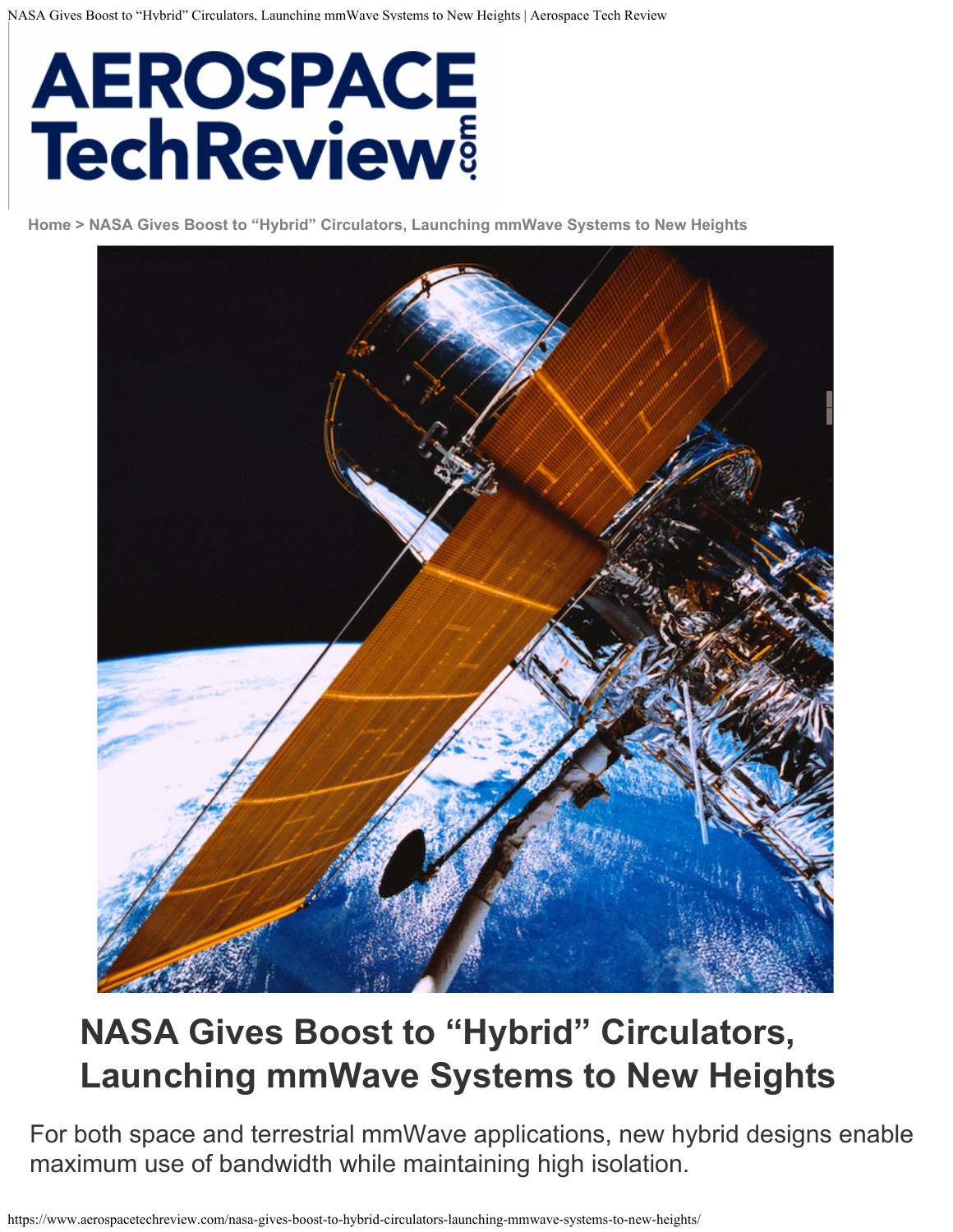When it comes to mmWave systems, science can only progress as far as compatible hardware will allow. This portion of the electromagnetic spectrum will unlock enormous potential for design engineers with the promise of vastly superior data speeds, capacity, and quality, all at low latency. However, the lack of highperformance components in the higher mmWave bands (50 GHz – 500 GHz) is limiting the ability to take full advantage of these frequencies.

NASA, for one, has invested a lot of energy in trying to solve the issue. One focus has been on developing a new generation of mmWave circulators suitable for use in NASA instrumentation.

Circulators are primarily used in transmit-receive systems such as point-to-point radio and radar. They allow a transmitter and receiver to share a common antenna while simultaneously isolating the transmitter and receiver from each other. Thus, a high-power signal from a transmitter does not damage a sensitive receiver. The greater the isolation, the better.

However, at the higher mmWave frequencies, the state-of-the-art Y-junction circulator is effective only within a very narrow bandwidth. Using a Y-junction circulator can place a severe bandwidth limitation on the entire system.

In response to this challenge, Small Business Innovation Research (SBIR) Phase I and Phase II contracts were recently awarded by NASA to spur the development of a circulator with significantly higher bandwidth. This effort is paying dividends as a new circulator technology has recently been developed.

This new type of circulator, dubbed the "hybrid circulator", can theoretically cover entire waveguide bands with relatively low insertion loss and more than 20 dB of isolation. The hybrid circulator will enable designers to push greater volumes of data through systems operating in the upper regions of the mmWave spectrum.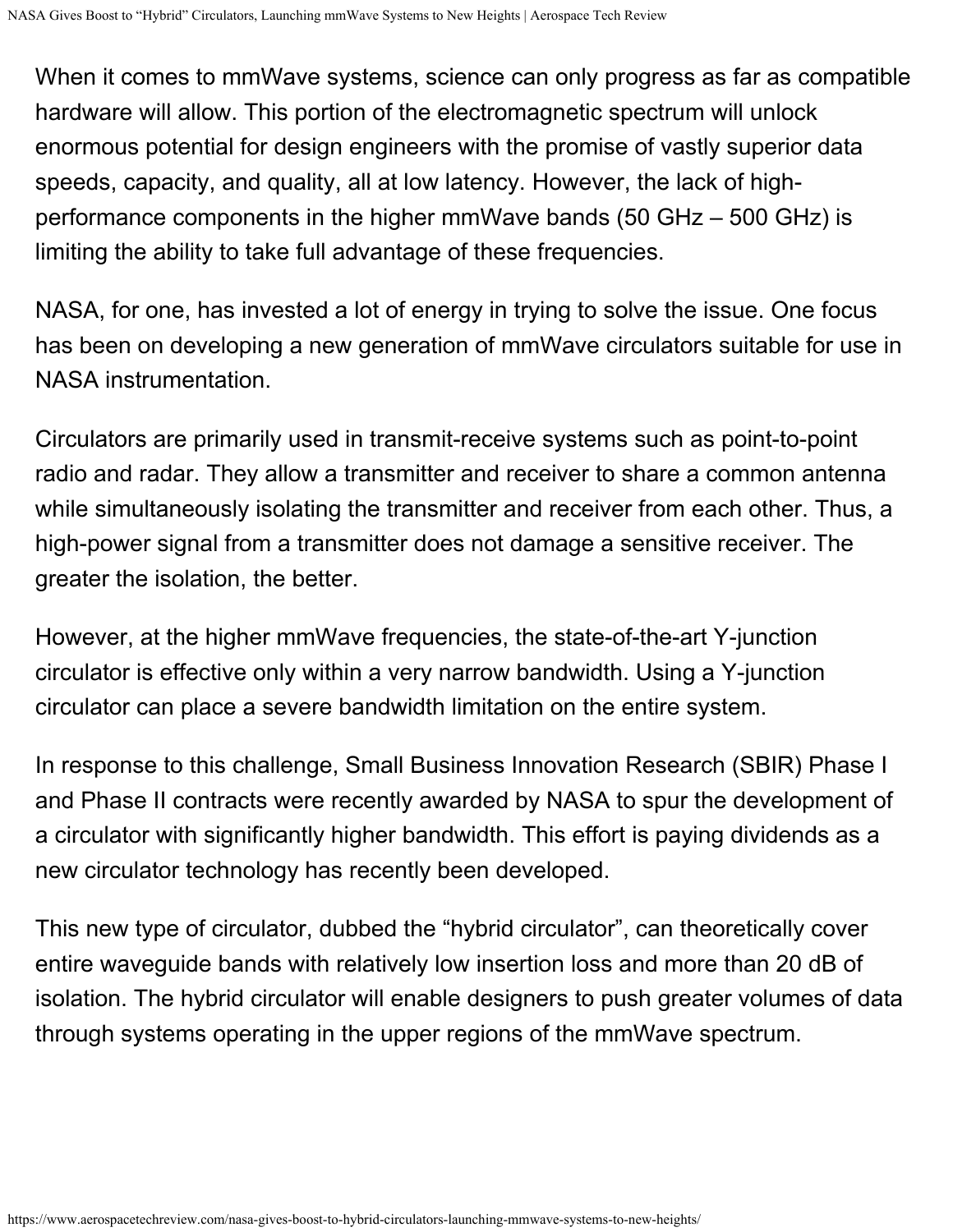#### Stretching the limits

The hybrid circulator is being developed by Micro Harmonics Corporation of Fincastle, VA (www.MicroHarmonics.com). Their initial prototypes were designed to cover the 150-190 GHz band in WR-5 and were assembled and tested in early 2021. The measured insertion loss was less than 2.2 dB and the isolation was greater than 20 dB across the entire 150-190 GHz band.

For comparison, a state-of-the-art Y-junction circulator operating at 160 GHz has a 20 dB bandwidth near 3 GHz and a slightly higher insertion loss than the hybrid. The bandwidth of the hybrid circulator is thus an order of magnitude greater than that of the Y-junction.

The new hybrid circulator gives microwave engineers the option of specifying one component that can operate over multiple bands, making instrument architecture much easier. The hybrid circulators are quickly finding application. NASA's Cloud Radar System group—based at the Jet Propulsion Laboratory (JPL) in California —is currently exploring their use in weather radars.

JPL utilizes circulators in their high-altitude aircraft and high-throughput satellite communication systems for measuring cloud properties and upper atmospheric constituents. Some of these systems operate in the G-band (167-175 GHz) with development also planned at frequencies near 240 GHz and beyond. Y-junction circulators are not manufactured at these frequencies due to the extreme sensitivity of the center frequency to small variations in the dimensions of the ferrite core. But the hybrid circulator can easily reach the WR-2.8 band 260-400 GHz and possibly beyond.

Many industries have a need for wideband circulators at other mmWave frequencies: airport radar, telecommunications satellites, and high-speed point-topoint data links. Defense applications include bio-agent detection, battlefield radar, and nighttime imaging. Commercial applications include 5G (and higher) cellular technology, smart cities, connected vehicles, and other IoT applications.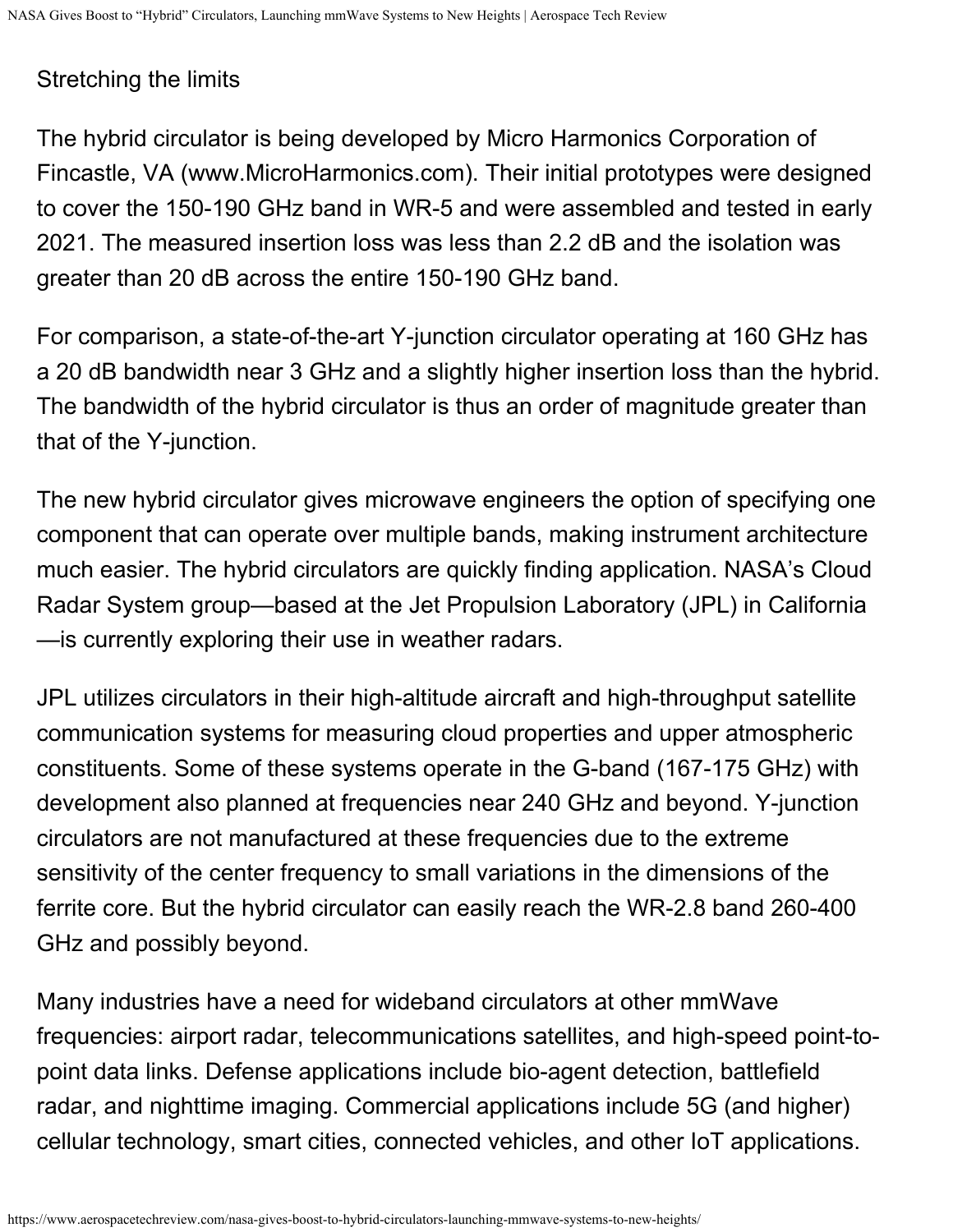In radar applications, larger bandwidth makes it easier to discern a target in a given sweep. But for any application, wider bandwidths allow for more data that can be supported since the data rate is directly proportional to the amount of bandwidth around the carrier frequency.

Another problem facing system designers is that few vendors offer standard stock circulators operating in mmWave frequencies. This forces microwave designers to seek custom solutions with narrow bandwidths and long lead times.

However, the development of the hybrid circulator will alter the landscape and open up new possibilities. In its partnership with NASA, Micro Harmonics plans to develop a full line of hybrid circulators operating in every standard waveguide band from 50-250 GHz over the course of the next two years. Beyond that, they plan to extend coverage to 400 GHz. These will not be custom solutions but rather off-theshelf components. This is a case where science is driven by hardware availability.

Overcoming bandwidth limitations in circulator performance

The Y-junction has been the dominant circulator technology for more than 50 years. The Y-junction circulator comprises a magnetically biased ferrite core located at the convergence of three waveguides. But the hybrid circulator achieves the circulator function in an entirely different way which overcomes the inherent bandwidth limitations in the Y-junction.

Micro Harmonics' patent-pending design combines an orthomode transducer (OMT) with a Faraday rotator. Both the OMT and Faraday rotator are inherently broadband devices. When properly configured, these components interact to create the circulator function over full rectangular waveguide bandwidths.